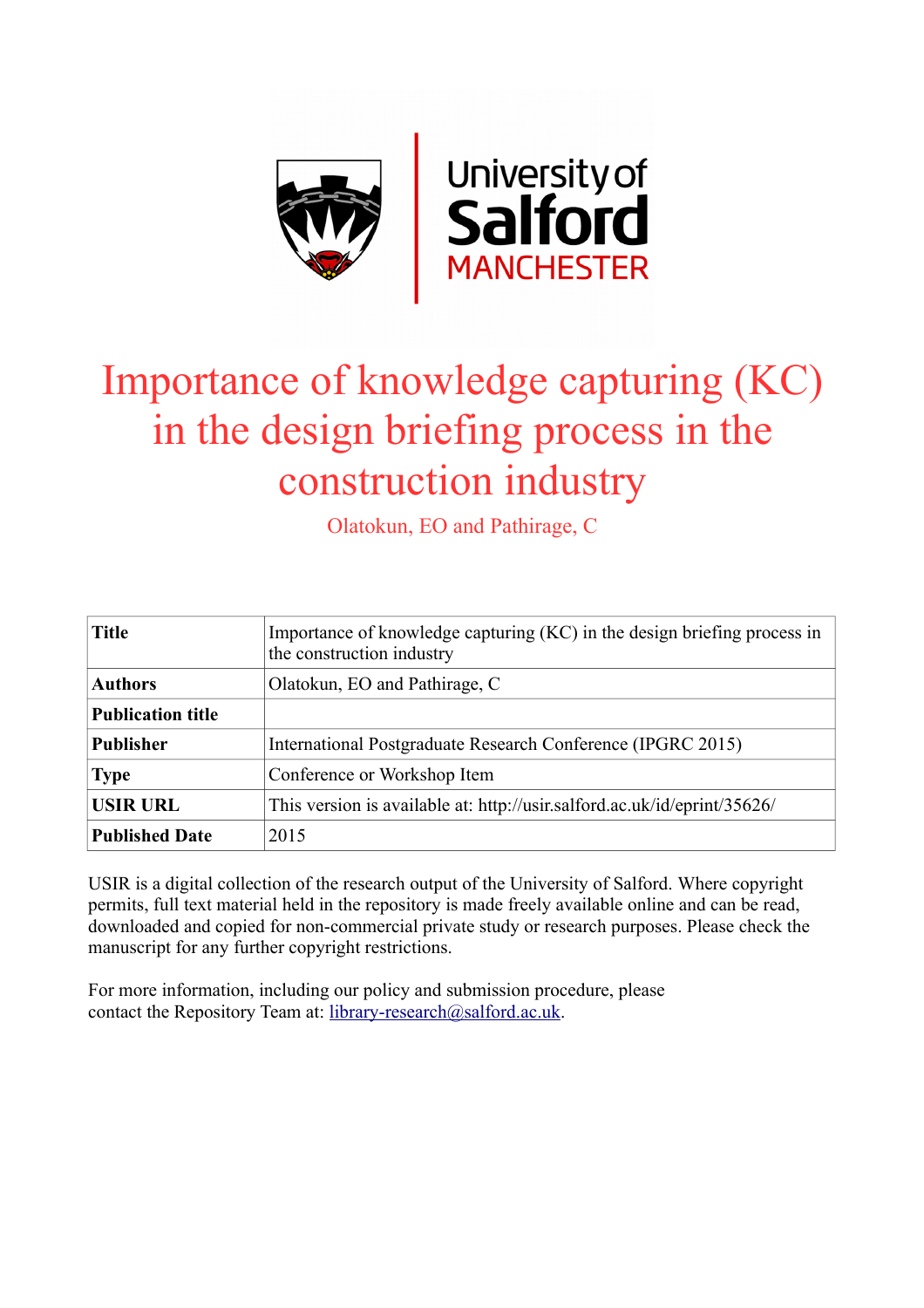#### **IMPORTANCE OF KNOWLEDGE CAPTURING (KC) IN THE DESIGN BRIEFING PROCESS IN THE CONSTRUCTION INDUSTRY**

E. Olatokun and C. Pathirage <sup>1, 2</sup> School of the built environment, University of Salford, UK Email: [e.o.olatokun@edu.salford.ac.uk,](mailto:e.o.olatokun@edu.salford.ac.uk) [C.P.Pathirage@salford.ac.uk](mailto:C.P.Pathirage@salford.ac.uk)

# **ABSTRACT**

Construction is a major contributor to UK GDP (directly 8.5% in 2008, rising to 10% overall when the entire value chain is considered) and a driver of historical GDP growth. The sector employs over 3 million people in a multitude of roles representing 8% of UK employment and a significant proportion of construction employees. The construction industry operates in stages and one of which is the pre-design stage. The pre-design stage is an important phase of the construction process because this is where the client brief is written up and major decisions are made. An effective client briefing process is important to the attainment of client objectives with respect to time, cost and quality for construction projects. Through a critical review of literature. Research shows that despite several research conducted in the area of knowledge management, it has unfortunately, not been matched by parallel empirical research on the processes, challenges and benefits of knowledge capture (KC) in the design briefing process within the construction industry. As a result of this, many projects end up under performing and not matching up to the expected goals and objectives highlighted by the client. This goes on to ascertain that inadequate attention given to the knowledge capturing process during the design briefing can be a major deterrent to the output of a construction project which can in turn lead to highly dissatisfied clients and loss of contract for some organizations. This paper presents the importance and likely barriers associated with knowledge capturing during the client briefing process and the impact poorly run design briefing process has on the output of a construction project.

**Key words:** Design briefing, Knowledge capturing, Requirement elicitation

## **1. Introduction**

Inadequate time given to the briefing process is partly one of the major reasons responsible for the level of client dissatisfaction with the construction of buildings in the construction industry (Olusegun and Omodunbi, 2008; Bowen et al., 1997). The concept of briefing is regarded as being one of the most critical and important factors in determining client's satisfaction and project performance. Given the apparent importance of the briefing process for project success and the project teams' inability to properly ascertain the client's needs, the question arises: what factors militate against effective project briefing? The development of the design brief is a process of clarifying the objectives and requirements of a project from the client's perspective. One of the fundamental objectives of the requirement elicitation process in the design briefing stage is for clients to communicate to the design team and specialist consultants their needs and objectives in initiating the project (Bowen, 1999), the emphasis being on the objectives of the client rather than on the provision of solutions (O'Reilly, 1987). Proper and effective briefing is founded in the clear definition of the client's requirements and their communication of such to the design team. Recent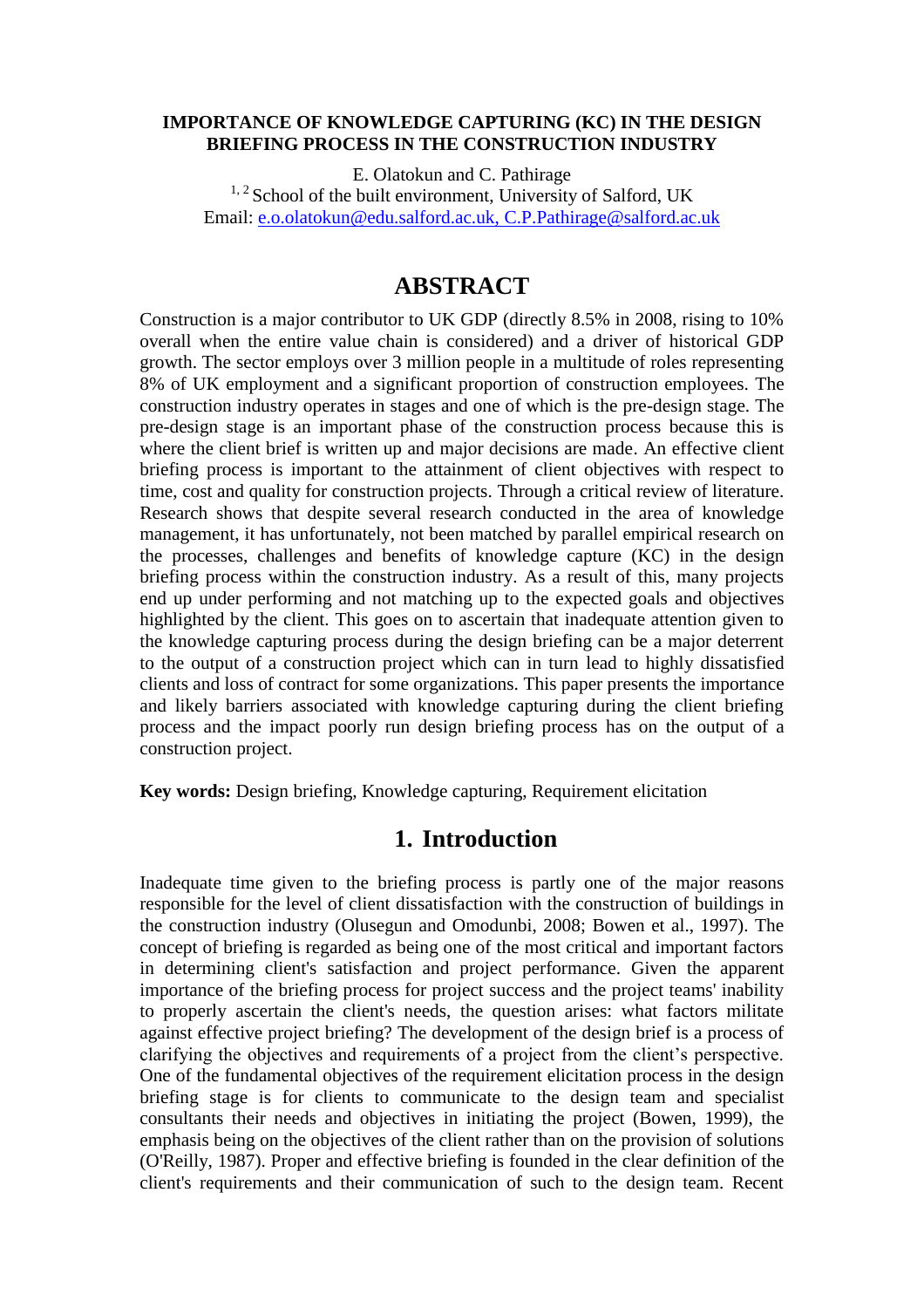studies (Lindahl and Ryd., 2007; Yu et al., 2006) show that the briefing process still poses challenges to the construction process and this is evident in the communication and information exchange between client, architect, consultants, facility managers, and the users of the facility. Although, client and user representation is considered to be a critical success factor of the briefing process (Yu et al, 2006), little attention has been paid to the actual process of engagement from a client perspective. Improper elicitation and documentation of briefs is often one of the reasons for dissatisfaction amongst clients when the information contained in it are insufficient to produce an accurate design solution. This shortcoming can manifest itself in the ultimately poor performance of the resultant building (Bowen, 1999). According to Salisbury (2013), inadequate requirement elicitation and documentation is probably the main reason why buildings have been wasteful of resources or defective in use. This inadequate briefing culture can arise from the nature of the parties involved in the briefing process or out of the design problem itself. Briefing has become a highly complex task, needing to match the increasing complexity of client organisations and the parallel complexity of building projects (Wapukha, 2013).

Lee et al., (2005) describe the construction industry as an essentially information intensive industry where most knowledge comes from the successful completion of projects. With the increasing pressure for competitiveness on construction organisations, it is necessary to capture, transfer and reuse project knowledge and use lessons learned from previous projects to improve project performance. Given the complexity of construction-related projects and client organisations, cross-boundary knowledge transactions are of growing importance and the onus on fragmented organisations to share knowledge to deliver client solutions is necessary. The reliance on project participants to share knowledge in order to succeed in project delivery has never been greater (Rebeiro, 2009). Thus, the need for Knowledge Management (KM) in the construction industry is fuelled by the need for innovation, efficiency, improved business performance and client satisfaction. In this knowledge driven global economy, knowledge itself can be seen as a commodity that offers the only 'true sustainable competitive edge'. If knowledge is effectively managed i.e. collected, structured and disseminated, it will bring significant benefit to organisations, with potential benefits to the wider construction industry (Gould  $\&$ Joyce, 2009). Through a critical review of literature, this paper will investigate the importance of knowledge capturing (KC) in the design briefing process in the construction industry. Section two will be looking at the construction process and the place of the design brief in the constriction process. Section three will be analysing what the design brief is, what a brief is and what requirement elicitation is about. Section four will be addressing the importance of KC in design briefing in the construction process, drivers for the design briefing process and the challenges that exist in during design briefing. Section five concludes the paper with a summary of the importance of design briefing in the construction process and future research opportunities.

# **2. Construction Project Process**

The construction process consists of all the processes that prepare for or result in a planned construction or renovation. The concept involves many different types of processes, core processes, administrative processes and public processes. In traditional construction process, the building process is divided into stages, concept, briefing, planning, production, and management of the finished building. The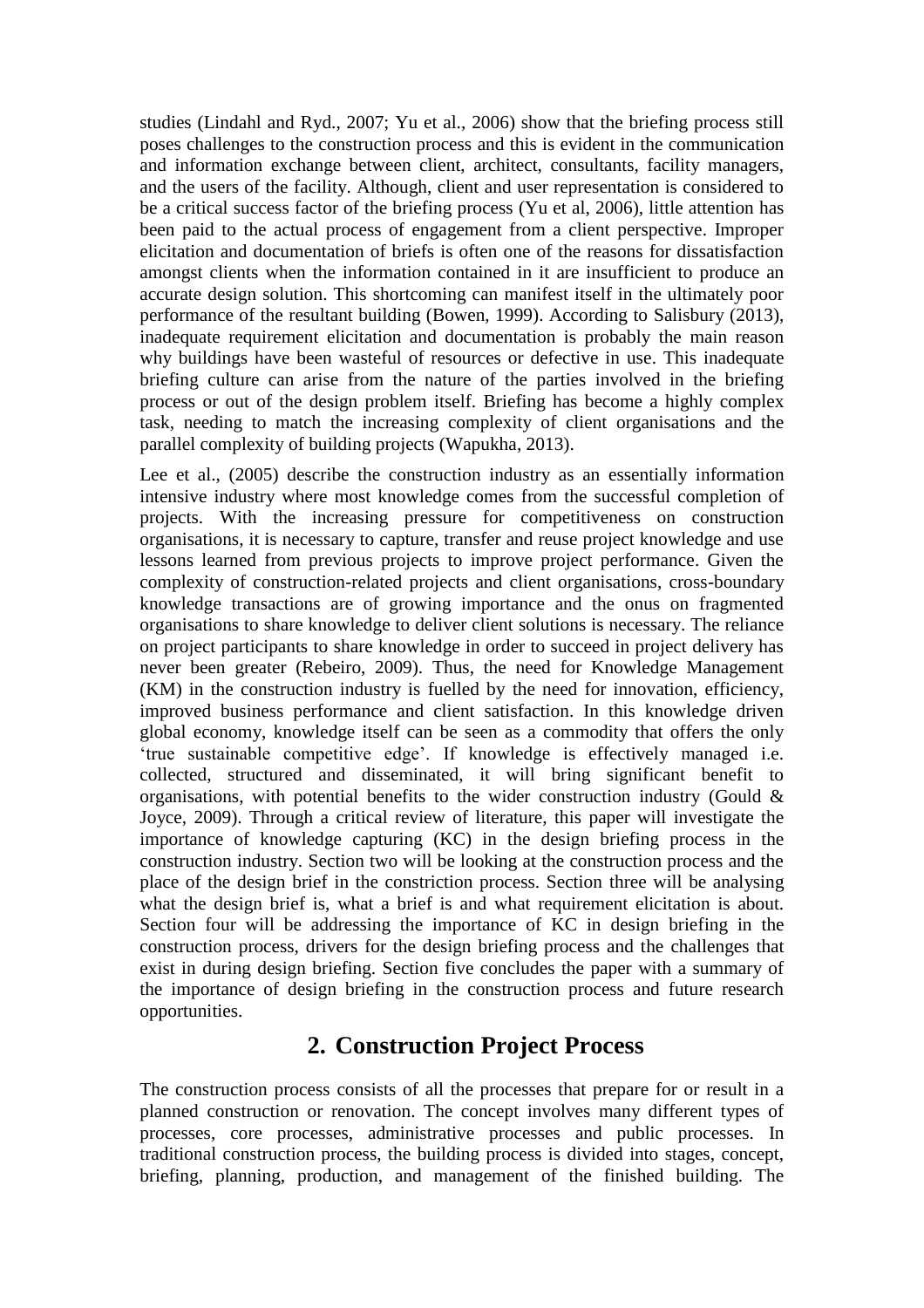fundamental objective of creating these stages is to foster control, division of responsibility and cost management. In reality, the different phases have large overlapping areas during implementation. One of the fundamental and important tasks that are carried out at the initial stage of the construction process is the design briefing (Kamara et al, 2002). During the early phases of the building process, the briefing phase in the project conception stage extends into the design stage and construction stage; that is concept development phase/conceptualisation and even into the design and planning phase (Ryd, 2004). In general, when a construction project is initiated, a Facilities Planning and Construction project manager is assigned to the project, and a building committee is formed to oversee the project development until completion (Kamara et al, 2002). The life cycle of a project involves the following phases:



**Figure 1** Simplified model of the construction process (RIBA, 2013)

These phases are common to all new construction and renovation projects; however, in smaller projects, the phases often become less formal, involve fewer individuals and may have a short schedule of only a few months. Large projects, on the other hand, may take years from the time they are envisioned to the time "move-in" takes place. The process shown in figure 1 typifies a simplified construction process in the construction industry; however, one of the first stages in the project conception stage is the design briefing process in which the client's objectives are identified and their requirements elicited by construction professionals, which is then documented and baseline before progress is made to the detailed design stage. The next section further buttresses what the design brief is and its impact in the construction life cycle.

# **3. Design brief**

Briefing, also known as architectural programming in the USA and Asia, is the process whereby a client's requirement is clarified and the design team is informed of their needs, aspirations and desires, formally or informally (CIB, 1997). It creates a channel to convey decisions and information between clients and consultants such that a better understanding of their requirements and preferences at the project inception stage can be achieved (Jenkins et al., 2012). Smith and Jackson (2000) further posits that briefing is the process of capturing the purpose, objectives, intended use, requirements and desired qualities of a construction project, resulting in an output document: the client's brief. Furthermore, the brief provides the design team with data to commence their design, without the preservation of their artistic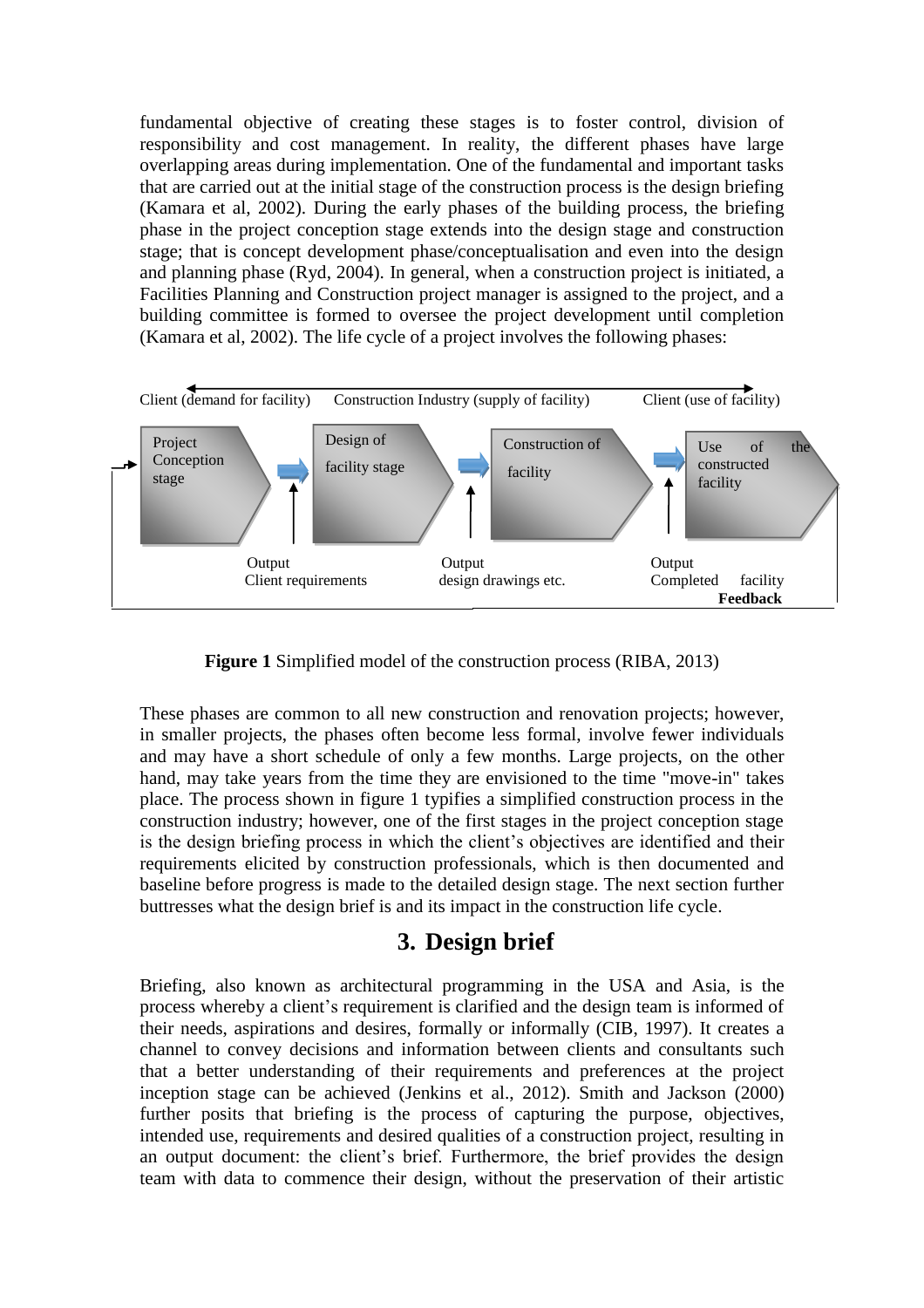expression. Since the brief is the explicit reproduction of the client's needs, and serves as a guide and check list for the output of the various phases in the process, it has strategic value towards the end result of the project. Some other authors defined the brief which is a product of the briefing process, as a formal document containing the written instructions and requirements of a client for a building project (MacPherson et al., 1992; CIB, 1997; Blyth and Worthington, 2010; Kamara and Anumba, 2001 and Kamara et al., 2002).

Gould & Joyce, (2009) stated that at every first stage of a construction project, a brief is created. The brief is a document where the requirement of the building to be constructed is stated. Some of the properties of this document include the functions of the building, what particular spaces are needed and so on. Constructing excellence (2004) defined briefing as 'a process by which client requirements are investigated, developed, documented and communicated to the project board responsible for the construction'. These requirements need to be agreed and signed by the client before progress is made for design. Every project is preceded by a brief, though the quality can vary considerably. Good briefing is not easy to achieve, yet it has been suggested that improvements to briefing lead to clients getting better buildings Gould & Joyce, (2009). According to Salisbury (2013), the briefing process is composed of elicitation and communication of the client requirements and exists in two types, 1. Strategic brief: this is a document that communicates the overall project scope, aim and objectives; the key issues in this briefing are the success parameters, budget and programme, 2. Project (functional) brief: this is the functional statement and operational needs for the construction of the project. The development of the brief is the process of clarifying the objectives and requirements of a project.

There are two schools of thought relating to construction project briefing. One approach considers the brief as an entity in itself, which should be frozen after a critical period; hence briefing becomes a stage or stages in the design process (Yu et al., 2007; RIBA 2013). The second approach regards the brief as a live and dynamic document that develops iteratively in a series of stages from an initial global brief. Briefing is thus deemed an on-going activity that evolves during the design and construction process Yu et al., (2007). Different factors affect the way briefing is developed and carried out and these factors relate to the type of information that is required which depends on the nature of the project, size of client and the nature and skills of the design team (Morledge & Smith, 2013). Effective client briefing is now regarded as fundamental to the production of buildings which satisfy not just functional needs but also reflect user preferences in relation to the environmental qualities they create. Also, briefing has become a more involved process due to the increasing complexity of both client organisations and buildings themselves. One of the primary processes carried out during the briefing process is the elicitation of client's requirements and this process involves the use of certain knowledge capturing tools for the process to be effective.

#### **3.1 Requirement elicitation**

This is a process where professionals from the construction company meet with the clients in order to come up with the requirements. The professionals who may be involved in this process include; architects, development managers, engineers, project managers and quantity surveyors among other professionals. They used different methods of eliciting the requirements from the users such as interviews, workshops, evaluation of current facilities among others. The professionals will put together the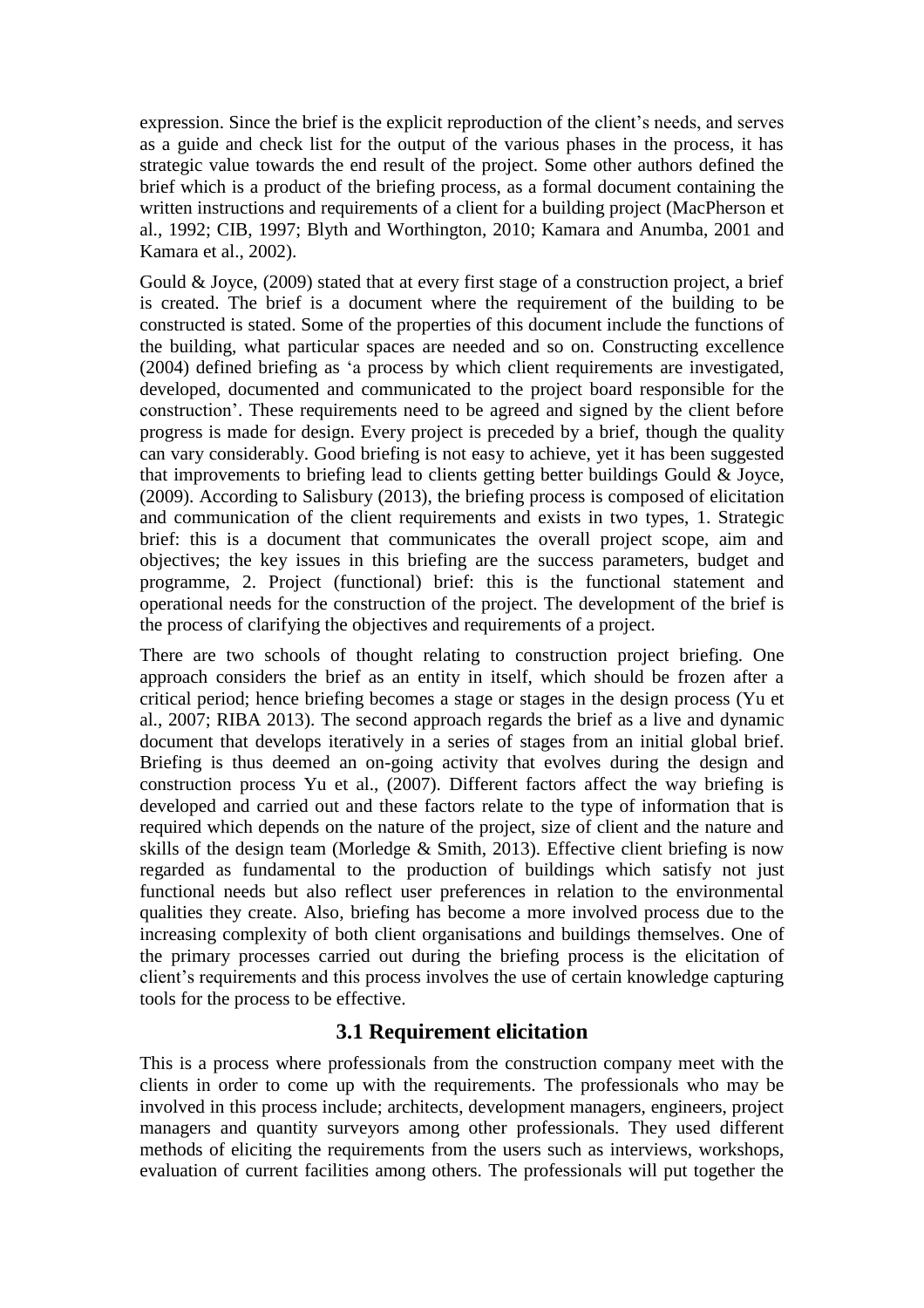requirements they have collected and come up with sketches and drawings. This drawings and designs are used to clarify the needs and requirements of the clients. If the clients are well experienced in the design process, they will come up with their designs and requirements for the project. This makes the process of collecting requirements easier to the construction company (Morledge & Smith, 2013). Requirements elicitation is all about learning and understanding the needs of users and client's with the ultimate aim of documenting the requirements and communicating these requirements to the design team. A substantial part of elicitation is dedicated to uncovering, extracting, and surfacing the wants of the potential client's.

Effective elicitation of requirements is arguably among the most important and highly recommended good design briefing practices (Morledge & Smith, 2013). Requirements elicitation itself is a very complex process involving many activities, with multiple techniques available to perform these activities. The multidisciplinary nature of requirements elicitation only adds to this complexity. Elicitation is subject to a large degree of error, influenced by key factors ingrained in communication problems. Despite the importance of requirements elicitation within the design briefing process, insufficient attention has been paid to this area in industry and software engineering research to date (Zowghi and Coulin, 2007). This session has been able to create an understanding on what design briefing is, the process involved in briefing and what requirement elicitation does in the design briefing process. For all this to make better sense, the next section seek to reflect the value and importance the design brief has on the construction process and in the delivery of overall performance in the construction industry.

#### **3.2. Importance of Design Briefing**

Briefing is a process of developing a deep understanding about the client's needs and it is a continuous interaction and involvement of the client where in this process, the role of professional team is very important. Through good briefing and grasping what the real needs are, client and construction professional can work more effectively and productively on project and make decisions confidently Given that clients can potentially affect the success of the project, and the importance of briefing to the attainment of client satisfaction, it must be noted that problem areas are often associated with the nature of the client. In the briefing environment, effective communication between the client, the user of the building, the design team, the contractor, and specialist consultants, is critical (Shanmugam et al., 2006). According to Murray *et al*. (1990), it is important to note that the client can assume responsibility for initiating, directing and maintaining effective communication during the briefing process. Clients, end-users, designers and contractors do not always have the knowledge, experience, skills and attitudes to enable them to interact as a team for the resolution of problems. In essence, unsatisfactory design solutions can result from ineffective communication between the client and the design team and one of the main factor behind communication difficulties is the nature of the relationship between the communicators (clients, professionals, users and procurement team) (Wapukha, 2013).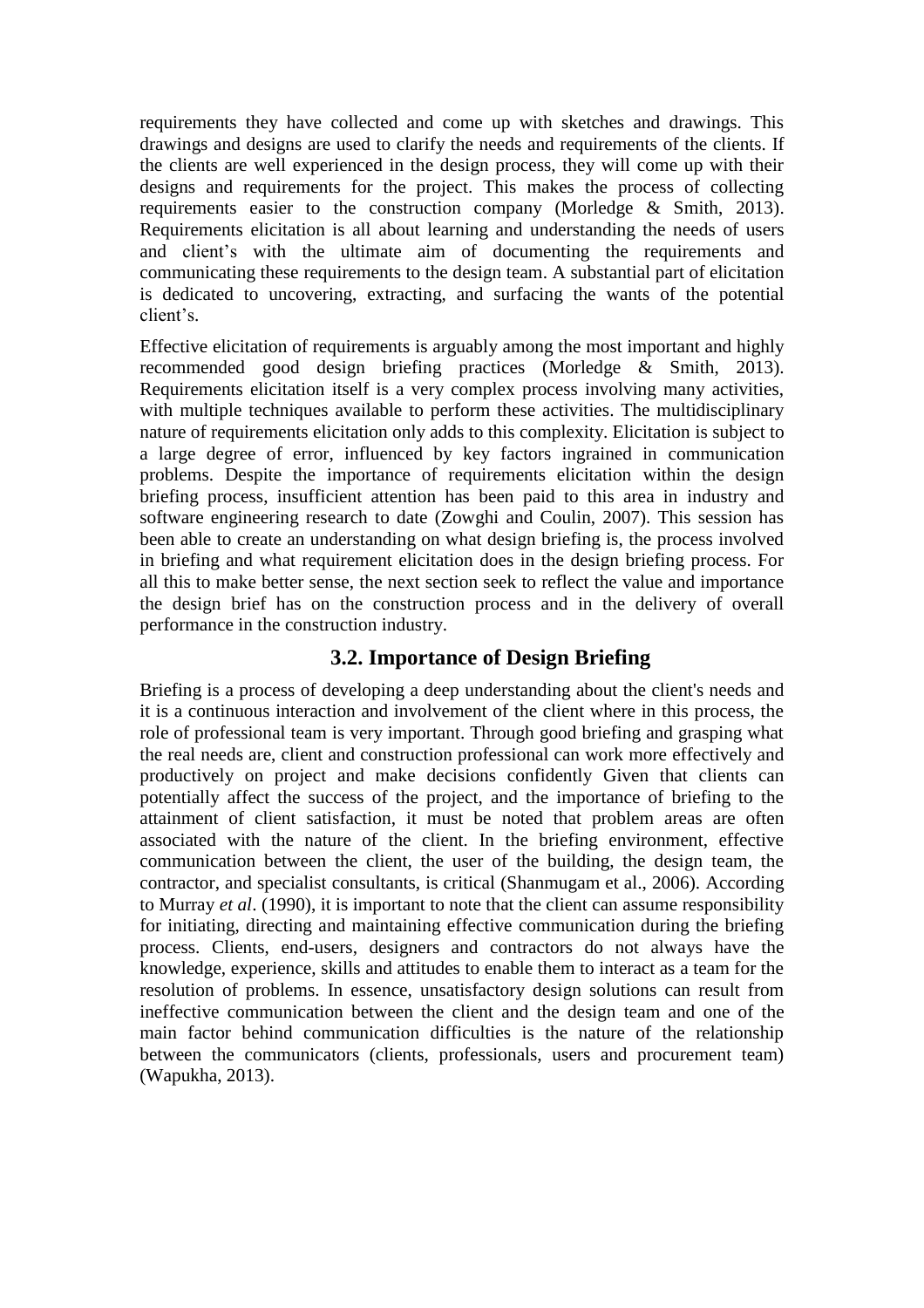

**Figure 2:** Breakdowns of Cost Overrun (Shanmugam et al., 2006)

Shanmugam et al., (2006) identified two basic factors that contribute to cost and time overrun, these are; Variations in construction projects and Design changes (which is as a result of changes made due to mistakes or client request). Figure 2 identifies some of the factors that are responsible for cost and time overrun and shows a percentage break down of the cost overruns. It can be seen from the above analysis that the significant cost overruns are mainly due to Variation and design changes. The sources of variations and extra work can be classified into client initiated variations and unforeseeable variations. The main reasons behind the higher percentages in variation and design changes or extra work are identified as changes during the construction stage which could arise as a result of improper management, ineffective communication and incorrect assessment of the design brief. Wapukha (2013) in his research study stated that one of the major problems confronting the global construction industry is the briefing of the client whom a project may encounter. The main reason why there is a problem with the clients, stakeholders and the design team is because not much attention is given to the needs of the clients. The process of acquiring what the client needs is very important and must be taken seriously. The impact of decisions made will affect the client because they are the end consumers of a given products. They are also going to be affected financially since clients may be the major sponsors of the project (Kelly, Male & Graham, 2008). Certain barriers do exist in the design briefing process and if these barriers can be exploited and overcome, they will be become an organizations strength and opportunity for better performance. The next session discusses the barriers that occur in the design briefing process.

#### **3.3 Barriers to the Design Briefing process**

Bowen et al., (1999) carried out a research to identify associated challenges or barriers that occur during the design briefing process, they were able to gather responses from different team members involved in the requirement elicitation process. They stated that often a lack of understanding on the part of clients about the design and construction processes could be a challenge. Clients are said to lack general experience; for example, being unfamiliar with local authority regulations and town planning issues. Clients frequently fail to provide a comprehensive listing of their project requirements. Also, clients do not fully understand their own roles within the building process, as well as legal and financial considerations. Insufficient time is devoted to the briefing process and, in some cases, briefing is prematurely initiated before alternatives have been analysed by the client. Instances of personality clashes, the vagueness of the brief, and the inexperience of the client, were cited as exacerbating factors. Other barriers to effective briefing include vagueness on the part of the client in terms of requirements, insufficient time being devoted to the briefing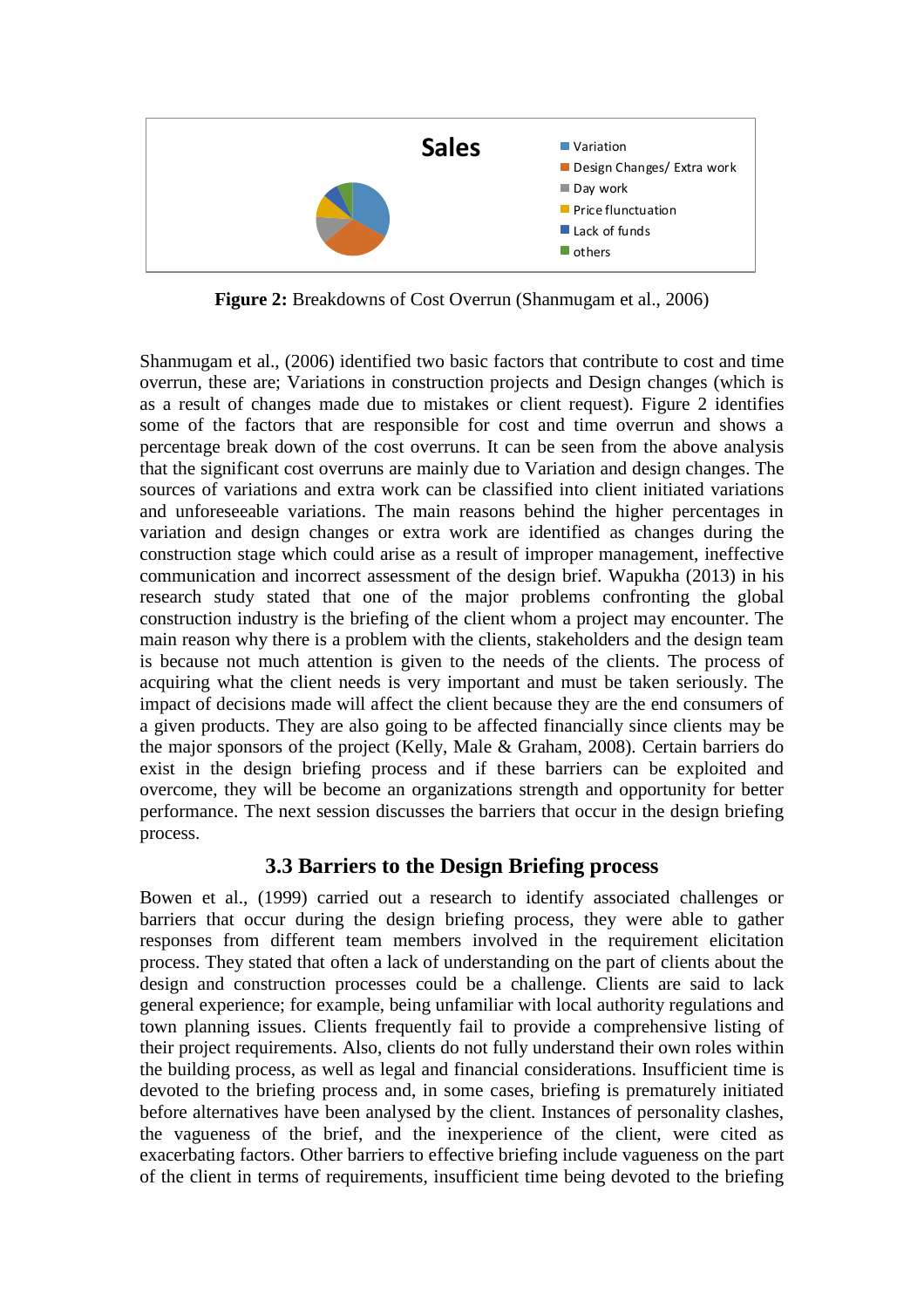process, briefing team members being under-qualified for their roles, and inadequate guidance being given by the principal agent.

Some clients appear to be inflexible and reluctant to heed advice from their professional consultants. A lack of clarity with regard to communication networks between consultants is also perceived to be a barrier to effective briefing. A perceived lack of transparency in the briefing process was cited as a barrier to communication between professional and clients. Interesting further research might be indicated by this perception. Sometimes, clients do not participate in the briefing process due to their lack of knowledge regarding what they wanted, their lack of understanding of the briefing process itself and the roles and responsibilities of the professional team members. Barriers to effective communication between participants to the briefing process also appear to exist. The implication is that these barriers to effective briefing may impact negatively on levels of client satisfaction with their buildings (Bowen et al., 1999).

All the above identified challenges that exist in the briefing process need to be addressed properly and if exploited rightly, will develop as a major strength and opportunity for the project. During the design briefing process, knowledge is exchanged amongst the parties involved in the requirement elicitation phase that is the clients and the design team. However, for this knowledge to be properly elicited and documented, certain KM techniques are used to effectively clarify client's requirement and document them properly (Jenkins et al., 2012). One of the document produced in the design briefing process is called the brief, which is developed during the briefing process. This document needs to be signed and agreed between the client and the contractor before progress is made on the project. The next section sheds more light on what knowledge management is and how KC a subset of KM can effectively impact the design briefing process.

# **4. Knowledge Management**

Organizations are coming to terms with the fundamental reality that most of the knowledge impacted or developed by some individuals either through experience, trainings and other modes of knowledge transfer mechanisms has been lost as a result of turnovers, which has created a gap in knowledge storage and exploitation. Some of these professionals move to different organizations having ingrained themselves with tacit knowledge as a result of years of experience, and this has widened the knowledge gap and created high level shortage in knowledge storage and exploitation hence the idea of knowledge management. The management of knowledge has received increased attention and interest as it reflects that academia recognizes the fundamental economic changes resulting from the availability of knowledge and how it affects an organization's performance strategy (Carneiro, 2003). Through KM, organizations seek to acquire or create potentially useful knowledge and to make it available to those who can use it at a time and place that is appropriate for them to achieve maximum effective usage in order to positively influence organizational performance (King, 2009).

In today's knowledge economy, knowledge is increasingly being considered as an asset that needs to be effectively managed to create added wealth to an organization (Lin and Lee, 2011). However, knowledge, unlike natural resources and other physical capital, is not depleted when it is used; but instead it creates an opportunity for further growth, refinement and marketability. Within the architecture, engineering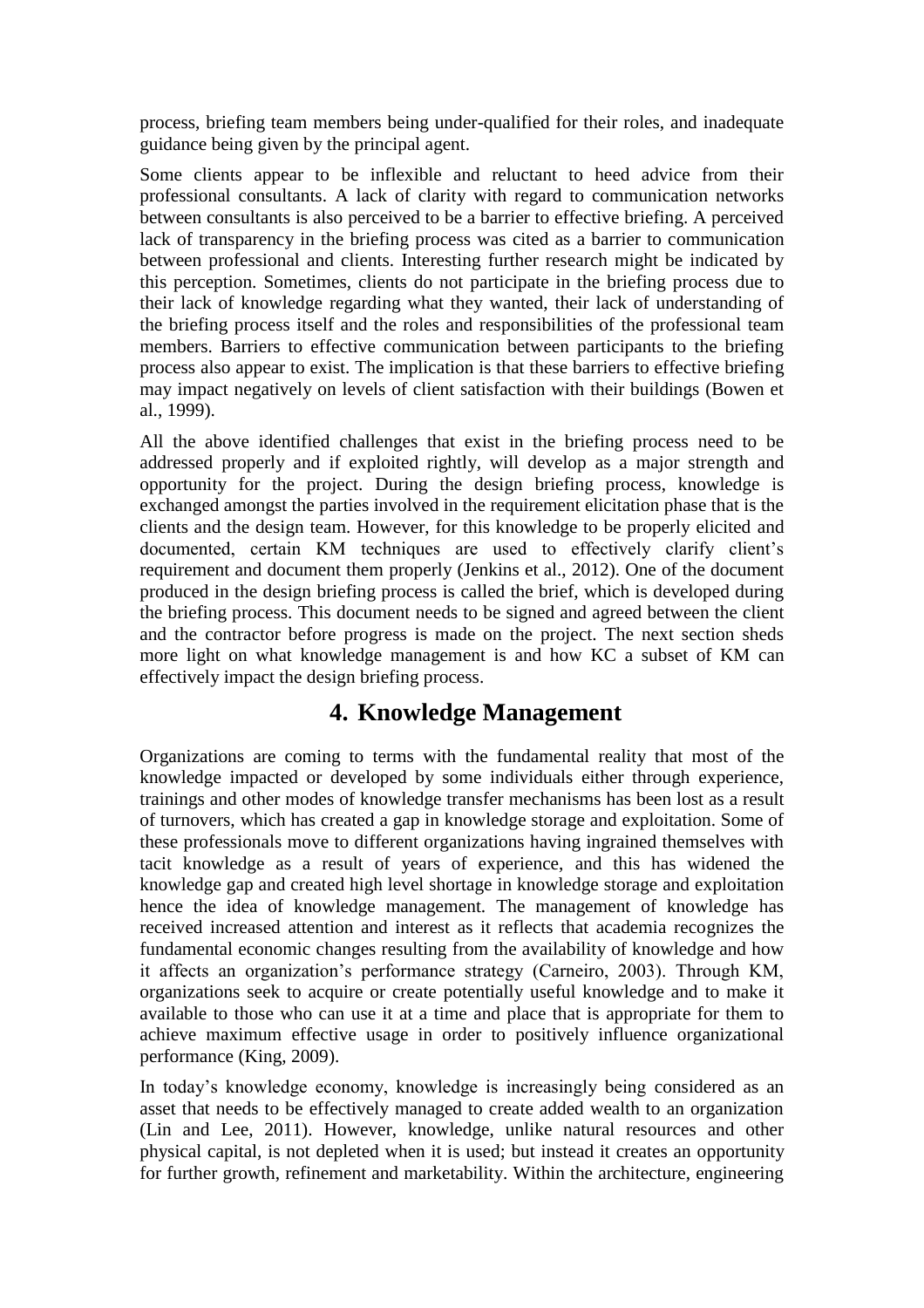and construction (AEC) industry, companies are beginning to realise the importance of capturing knowledge accrued on projects to improve the quality and effectiveness of future projects (Egan, 1998). In the construction environment, KM is a discipline that promotes an integrated approach to the creation and generation, capture and storing, sharing and communication, transfer and reuse of knowledge of a particular field obtained from projects experiences which has been previously undertaken. (Lin and Lee, 2011). Knowledge can be seen as a key source of advantage. Its importance has been recognized for a long time. Drucker (1995) wrote that "knowledge is the only meaningful economic resource". It follows that for organizations, individuals and society, the processes by which knowledge is created or acquired, communicated, applied and utilized must be effectively managed. Nonaka and Takeuchi (1995) identified two types of knowledge in knowledge management which are the tacit and explicit knowledge.

## **4.1 Tacit and Explicit Knowledge**

In organizations, knowledge is often times embedded not only in documents or repositories but also in organizational routines, processes, practice and norms which brings us to the idea of tacit and explicit knowledge. Tacit knowledge, as stated by Polanyi (1966), is the fact that people tend to know more than they can usually tell. This type of knowledge resides within people and may be embedded in organizational and social processes, building cumulatively within the organization and it is however difficult to unravel and transfer between organizations. This body of knowledge further gained traction through the work of Nonaka and Takeuchi (1995) in The Knowledge-Creating Company which described tacit knowledge as a highly personal and hard to formalize knowledge which makes it difficult to communicate and share with others (Szulanski et al., 2004).

Explicit knowledge on the other hand is a type of knowledge which is codified, transferable and relieved with ease (Polanyi, 1958). This medium for communicating such knowledge includes documents, repositories, graphs, diagrams just to mention a few (Bhagat, et al., 2002). In transferring knowledge across organizational boundaries, organizations must solve 'the boundary paradox' - their borders must be open to flows of information and knowledge from the networks and markets in which they operate (markets which increasingly blur traditional boundaries), on both formal and informal bases, whilst at the same time the organization must protect and nurture its own knowledge base and intellectual capital. It is upon the dynamic preservation of the latter that survival depends. During the requirement elicitation process in design briefing, certain knowledge exists in the elicitation process and these knowledge needs to be captured effectively for better performance. The next sub topic discusses KM in design briefing.

# **4.2 Knowledge Capture in Design Briefing**

KM during the briefing process follows the established generic system (Ibrahim et al., 2006), summarised in six processes (Turban et al., 2011) i.e. capture knowledge, refine knowledge, store knowledge, manage knowledge, disseminate knowledge and create knowledge as depicted in the figure 3 below: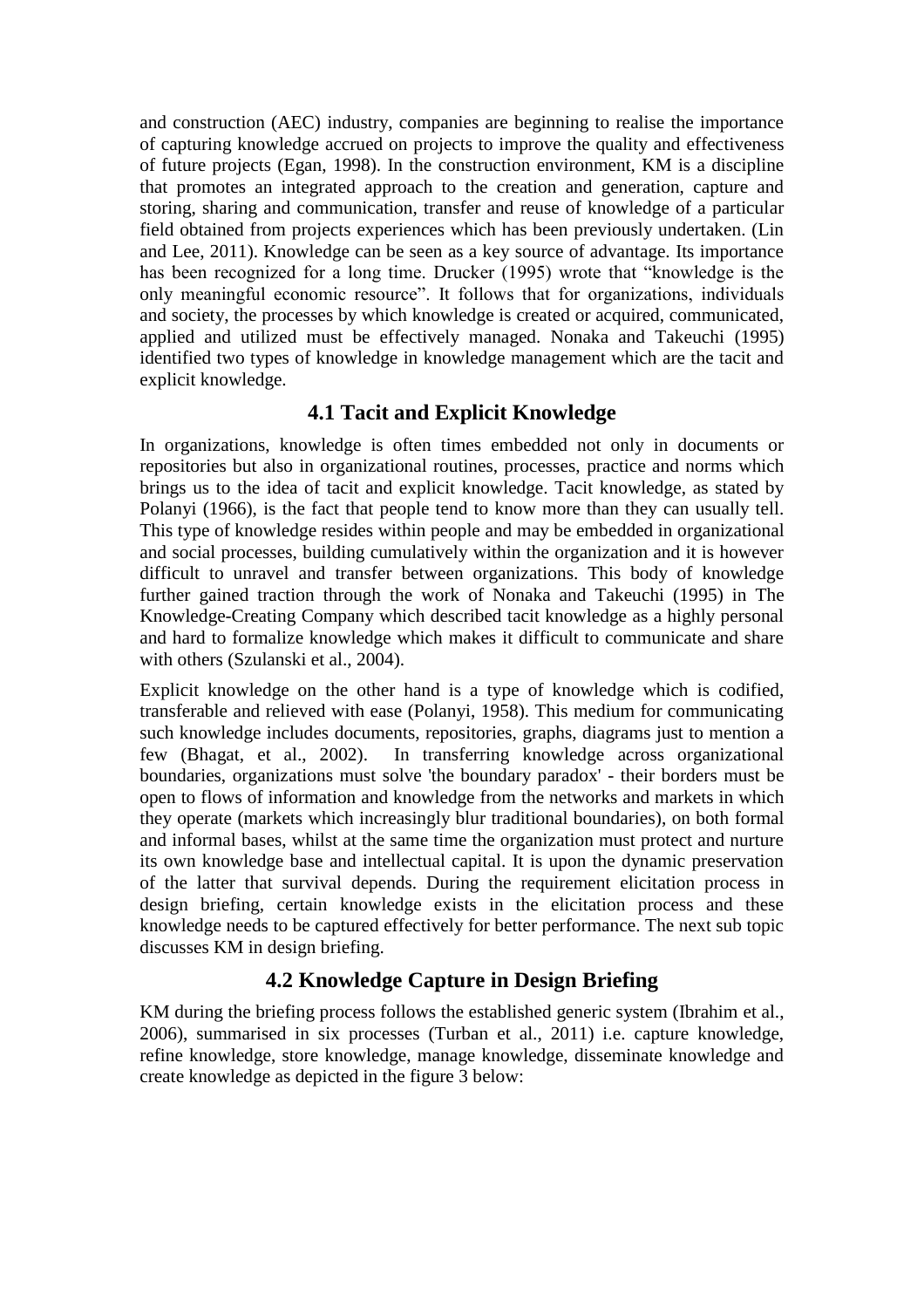

**Figure 3.** Cyclic Model of Knowledge Management System (adapted from Turban, 2001)

For the purpose of this paper, emphasis will be placed on the importance of knowledge capturing and elicitation in the design briefing process coupled with the fact that it instigates every requirement elicitation process in design briefing.

Hari et al (2005) defined knowledge capture as a process through which knowledge is recognised from its source, examined and in accordance with the organisation's strategy. Appropriate techniques and technologies are implemented to retain the knowledge, which is filtered, banked, disseminated and updated. Powers (2005) suggests that one of the first steps in capturing knowledge is to identify the critical knowledge that might be at risk in the organisation as a result of downsizing or retirements. Collison and Parcell (2001) put forth their views that knowledge capture means capturing know-how in such a way that it can be reused. There needs to be a link between capturing knowledge before, during and after an event, project or task has been executed; and in terms of accessing what has already been captured. Train et al., (2006) reports focus on efficiency and effectiveness to drag the construction industry out of its perceived low productivity growth. Interestingly, these reports acknowledge the need for construction industry to better manage knowledge that resides in the supply chain, with the clients and internally within construction firms.

Clients are becoming more sophisticated, insisting on better value for money, and demanding more units of construction for fewer units of expenditure (Egan, 1998). The demanded products are also becoming more complex, with increasing emphasis on environmentally friendly facilities. The fragmented nature in which the industry is organized means that efficiency in project delivery is less than expected, resulting in dissatisfied clients, and low profitability for construction firms (Hari et al., 2005; Carrillo *et al.*, 2004). In addition to the many initiatives that are being introduced to address these issues, the effective management of project knowledge is now seen as vital in enhancing project performance in construction projects. Becerra-Fernandez et al., (2004) defined knowledge capturing as the combination of knowledge elicitation and knowledge representation. During the design briefing process, knowledge elicitation is carried out by capturing client's requirements which is useful and important information from the users and this process represents the starting base of a good design brief. Certain knowledge do exists during the design briefing process and these knowledge must be adequately captured, elicited and properly documented for informed decision making for better performance. For the purpose of this paper, the researcher will focus on the impact of knowledge elicitation in the knowledge capturing process. The operational definition of Knowledge capturing for the purpose of this paper involves the process of eliciting and documenting the clients/users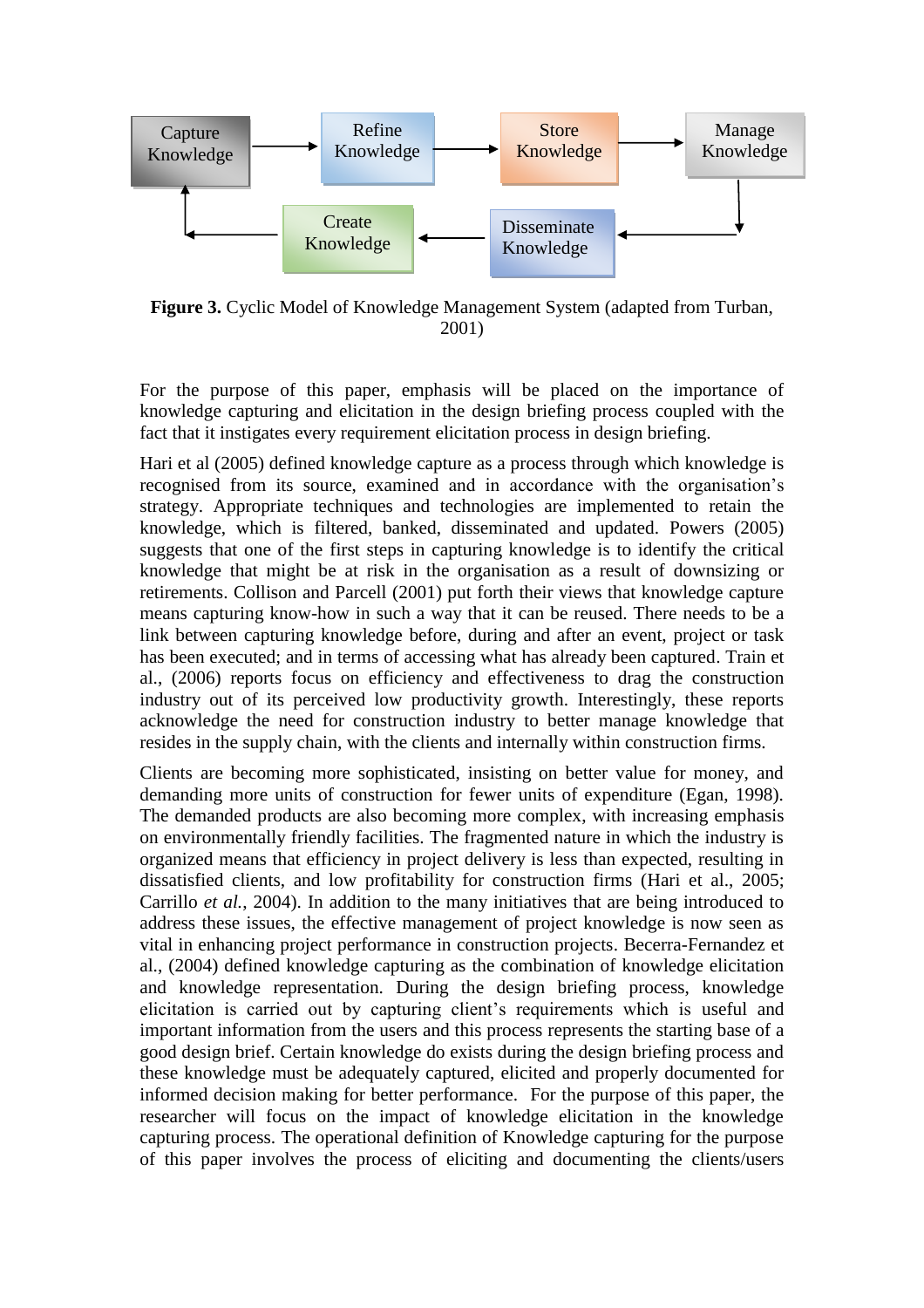requirements during the design briefing process for the purpose of improve performance within construction projects.

#### **4.3 Barriers to Knowledge Capture**

Collison and Parcell (2001) suggest that knowledge capture means capturing knowhow in such a way that it can be reused. There needs to be a link between capturing knowledge before, during and after the event/project/task has been executed; and in terms of accessing what has already been captured. A few challenges have been identified through a thorough review of literature from the social and technology perspective for knowledge capture. Some organizations feel that the knowledge capture Return on Investment (ROI) figures do not generally add up, so knowledge capture initiatives are relegated to the level of a "luxury item", and therefore something to be considered in the future (Lee et al., 2005). This has made other organization adopt the "wait and see" approach with regards to the uptake of knowledge capture initiative. This approach has created a gap and a continued loss in vital knowledge capital and competitive advantage daily (Lee et al., 2005).

Some of the other barriers that occur in knowledge capturing is lack of capturing clients and (or) supply chain knowledge in an effective formal way. Most knowledge capturing processes are not given the adequate attention and formality required to make the process efficient (Achammer, 2009). Another barrier identified is the type of organisational culture encouraged for knowledge capture. If an organization does not create a suitable culture that supports knowledge capturing, this could demean the potency and power of knowledge capturing in an organization. Another identified barrier that occurs is that most knowledge capturing process does not consider wealth of techniques available to adequately capturing knowledge. During requirement elicitation in design briefing, several knowledge capturing techniques need to be identified and used in order to ascertain the effectiveness of such techniques. Lack of process for knowledge capture is another essential protocol that needs to be addressed as many KC process does not take into consideration the process involved in knowledge capturing. This should include a pre-process and a post process review process and should be adequately documented for reuse in the future. The benefits of proper KC should also be identified and spelt out to encourage the organization see the importance of properly capturing knowledge. Another challenge identified is the lack of time allocated to knowledge capturing process. The more time allocated to the knowledge capturing process, the more quality document would be produced from the process. This can be made possible by the support of management; however, lack of management support can also contribute to less effective knowledge capturing process (William and Walter 2014). Barriers to knowledge capturing in the construction industry shows that this could be a major deterrent to the progress of construction projects and delivery of quality output. The next section investigates the importance of knowledge capturing in the construction industry.

## **4.4 Importance of Knowledge Capture in design briefing**

KC initiatives provide opportunities for organisations to innovate, improve project methodologies, cut costs, save design time and reduce time to market. Knowledge is a complex concept which consists of information and skills acquired through experience. Knowledge represents itself in truth and belief, perspective and judgments, expectations and methodologies and exists in individuals, groups and in organisations, in various forms. Capturing client's requirements using KC techniques during design briefing is vital for the competitiveness of an organisation as well as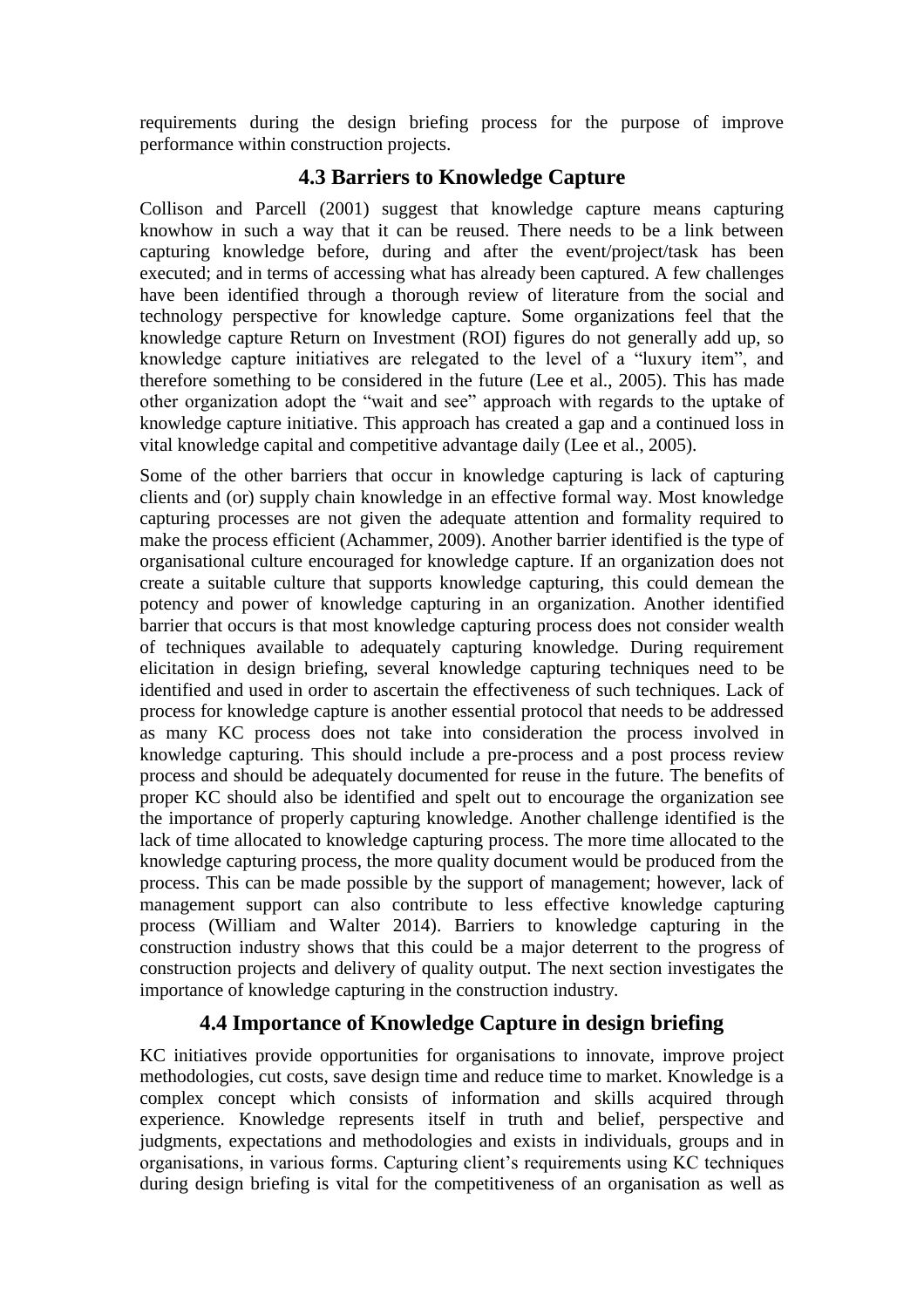performance. The type of decisions made is based on the quality of information elicited from clients during the design briefing process (Hari et al., 2005). The Information Technology Construction Best Practice (ITCBP, 2004) suggests that discussions about knowledge management usually refer to the need to capture one or both of the different types of knowledge which are the explicit and tacit knowledge. Explicit knowledge is the very factual information that is relatively easily to document, i.e. a list of experts; telephone numbers, and details of previous contracts for a particular client; methods of repairing a common fault, and so on. Tacit knowledge is much harder to address. It refers to the more subjective approaches people take in situations where there may be no single right or wrong answer. Tacit knowledge is seen as one of the keys to why a particular organisation is successful.

Knowledge capturing in the design briefing process involves use of both tacit and explicit knowledge. One of the key benefits of knowledge capturing in the design briefing process is the ability to elicit requirements from clients which is knowledge embedded in the mind of the clients in relation to the anticipated building they have in mind and these requirements needs to be properly documented (explicit) in such a manner that the design team can produce quality designs. It has been identified that one of the major reason behind defective designs can be traced to inadequate time given to the briefing process and this can account for the high level of increased cost and delay in project delivery. Quintas (2004) suggests that knowledge capture could lead to better problem solving and higher client satisfaction and improvement in the design briefing process in the pre-design stage of construction projects. As a result, giving adequate time to the design briefing process can reduce the level of design mistake that occur in the construction process and also improve the quality of output produced at the end of the project. However, no matter the amount of time given to the design briefing process without the right knowledge capturing tools and techniques, it could most likely lead to a frustrating activity which could impact on the overall objective of the briefing process. This goes to highlight the importance of knowledge capturing in the design briefing process and shows that no matter the quality of knowledgeable professionals and client present at a briefing meeting, the knowledge management strategy used to address the process has a major significance on the productivity of the process.

According to Achammer (2009), the costs of briefing cost about 1.5% of the total life cycle costs of the project. However, this relatively small amount immensely influences the performance of the overall costs, which can rise up to more than 80% of the total life cycle cost. When a project commences, the costs for changes are still minimal, but as the project progresses, there is an increase with the cost of changes that occur to the project. This is why it is very essential to capture the necessary knowledge available at the early phase of the project by properly eliciting requirements and documenting them properly. One of the underlying challenges discovered is the lacking willingness of today's clients and professionals to invest into the pre-design phase and this can be addressed by proper and adequate insistent communication between clients and professionals.

The intention of every client is to build an excellent and unique building. However, the definition of excellence is subjective and varies within the different decision makers and the planners transforming the wishes into the build reality. "There can´t be an excellent building without knowing what´s excellent". The design briefing process uses several knowledge capturing methods to make these different pictures transparent and decreases the variety of diverse imaginations. The design briefing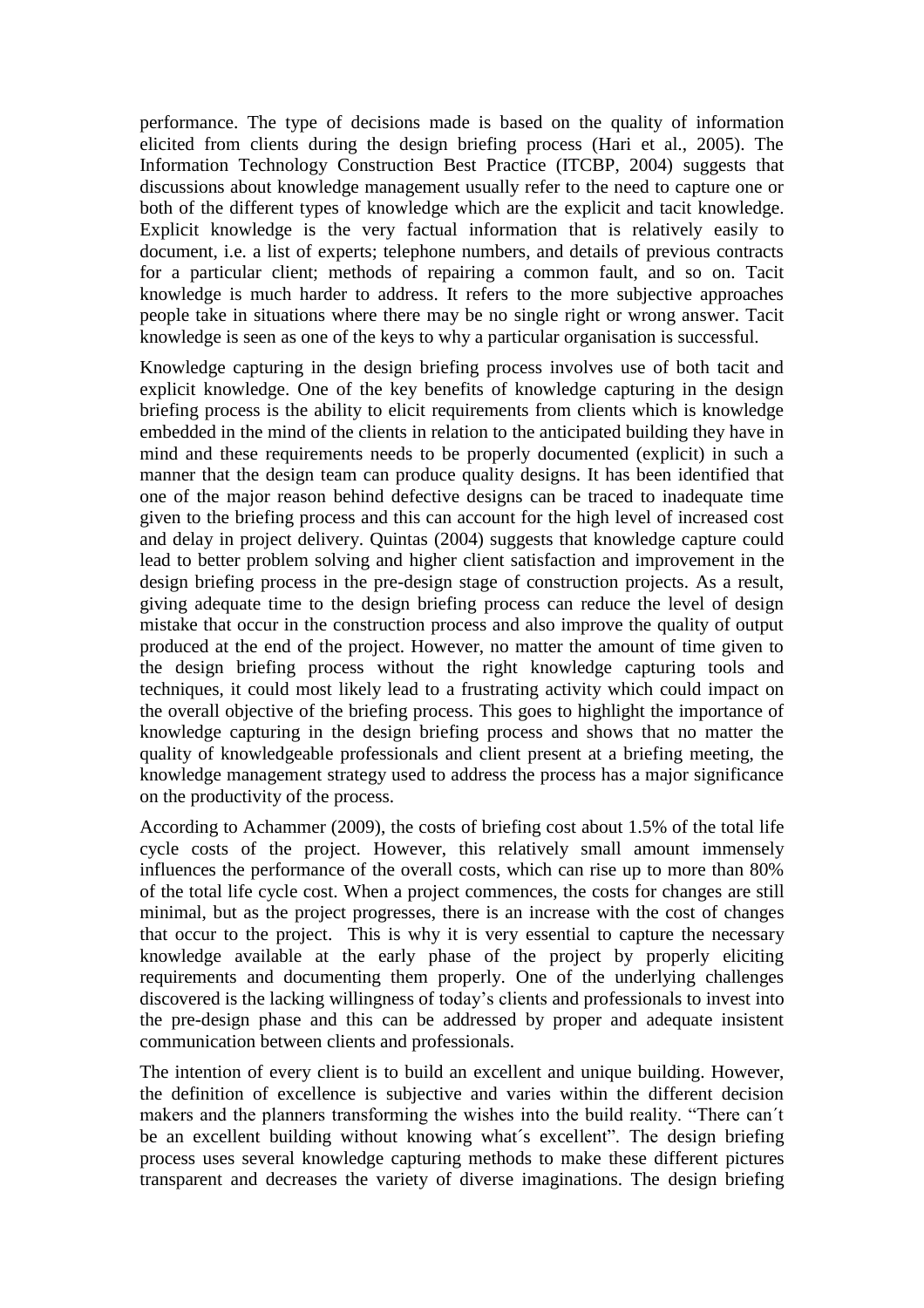process provides the basic discussion and supports the development of clearly defined goals. Gould & Joyce, (2009) stressed the importance of involving the user (client) in the writing of the program because they have unique and specific requirements for that particular project. Client's understanding may vary when it comes to building processes, as a result, those owners who seldom occupy themselves with building projects often need guidance and assistance from the professionals hired to produce the design brief (program) and the design. In such cases, the professional may need to take more initiative in involving the owner in the design briefing process. Conversely, owners that are more familiar with the building process do not need as much assistance since they are already familiar with other building projects. This does not, however, rule out the importance of design brief and effective requirement elicitation process. Once the decisions have been made in the pre-design stage, they cannot be easily changed in other stages. This means that early stages are very critical to the success of the project and it is vital that decisions are made cautiously. This is a stage that requires all the stakeholders' involvement, clients and expertise of the design team (Wapukha, 2013). The pre-design stage is the most critical phase in the construction decision making process, however, if the knowledge that exists between the professionals and the clients is not properly elicited and documented accurately, it may lead to deficiency in performance output and this can also lead to dissatisfied clients and a bad reputation for the organization.

## **5. Conclusion**

The brief is the decisive interactive element in which the client's needs and requirements are translated and incorporated into the building process. If this process can take place in a way that strengthens and develops relationships in a positive way, there is every chance that the brief will also improve and strengthen the client's business activity. Today more and more professionals consider briefing to be an important factor for project success. Thus, it is important for practitioners to have a better understanding of the critical success factors for briefing and the interactions between them. Improper design briefing is a challenge to most of the construction projects. Without a proper communication strategy between clients, stakeholders and design team, the project output might experience failure and under performance. It is necessary and essential to ensure adequate design briefing at the conception stage of every construction process. The clarity of client's requirement and the proper documentation of the requirements in the design briefing process would most likely help construction projects improve performance delivery. This goes on to say that more attention should be given to the design briefing process in the construction process because of its importance in improved performance delivery. Capturing knowledge that exists in the design briefing process through elicitation helps in problem solving, managing change, increased performance, satisfied clients, higher bidding power, to name a few. The effective implementation of knowledge capturing could reduce costly mistakes and ensure improved services to clients. Knowledge capture enables organisational growth as a result of number of successful projects completed. Knowledge capture is not about a one-off investment. It is an investment that requires consistent attention over a substantial period of time, even after it begins to deliver results. More research effort needs to be targeted at improving knowledge capturing in the design briefing process and identifying effective knowledge capturing tools and techniques that are more efficient in the requirement elicitation process in the construction industry.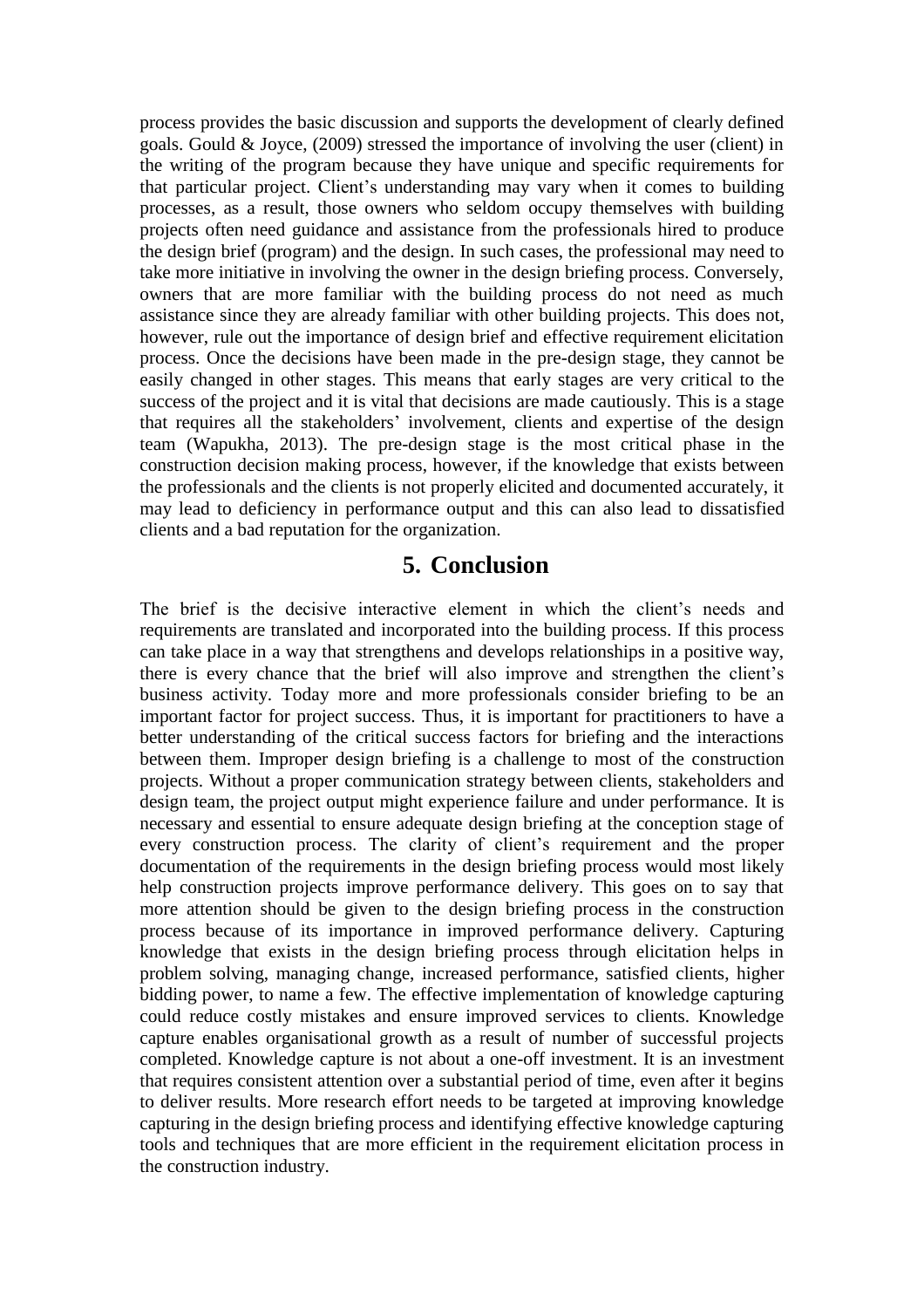## **REFERENCE**

Amlus Ibrahim, Hirun Azaman Ismail, Susita Hj. Asree, Mohd Radzai Said (2006); "Knowledge Management as Strategy for K-Economy: Looking At Malaysia Environment." Universiti Utara Malaysia. Unpublished.

Becerra-Fernandez, I., Gonzalez, A. & Sabherwal, R. (2004); "Knowledge management Chllenges, Solutions, and Technologies". New Jersey: Pearson Education, Inc

Bhagat, R.S., Kedia, B.L., Harveston, P.D. and Triandis, H. (2002); "Cultural variations in the cross-broader transfer of organizational knowledge: an integrative framework", Academy of Management Review, Vol. 27(2), pp. 204-21.

Blyth A and Worthington J. (2001); Managing the brief for better design. London and New York: Spoon Press.

Bowen, P.A., Pearl, R.G., Nkado, R.N. and Edwards, P.J. (1997); "The effectiveness of the briefing process in the attainment of client objectives for construction projects in South Africa COBRA '97": RICS Research, Royal Institution of Chartered Surveyors, UK, pp. 1–10.

Carneiro, A. (2000); "How does knowledge management influence innovation and competitiveness"? Journal of Knowledge Management, Vol.4 (2). pp 87-93.

Carrillo, P., Robinson, H., Al-Ghassani, A. and Anumba, C. (2004) "Knowledge Management in UK Constructions: Strategies, Resources and Barriers". Project Management Journal, Sylva: Apr 2004, Vol.35 (1), p.46.

Collison, C. and G. Parcell (2001); "Learning to fly: Practical lessons from one of the world's leading knowledge companies". Capstone, Oxford.

Construction Research Communications (2000); "Better briefing: capturing user requirements for buildings a clients' project definition tool". UK: The University of Reading.

Construction Industry Board (1997); Briefing the Team. London: Thomas Telford Publishing

Coulin, C., Zowghi, D. (2004); "Requirements Elicitation for Complex Systems: Theory and Practice, in Requirements Engineering for Socio-Technical Systems", edited by Jose Luis Mate and Andres Silva, Idea Group: USA.

Cynthia ChinTian Lee, Charles Egbu , David Boyd , Hong Xiao , Ezekiel Chinyo (2005); "Knowledge Management for Small Medium Enterprise: Capturing and Communicating Learning and Experiences CIB W99 Working Commission 4th Triennial International Conference Rethinking and Revitalizing Construction Safety, Health, Environment and Quality, Port Elizabeth – South Africa, 17-20 May 2005, 808-20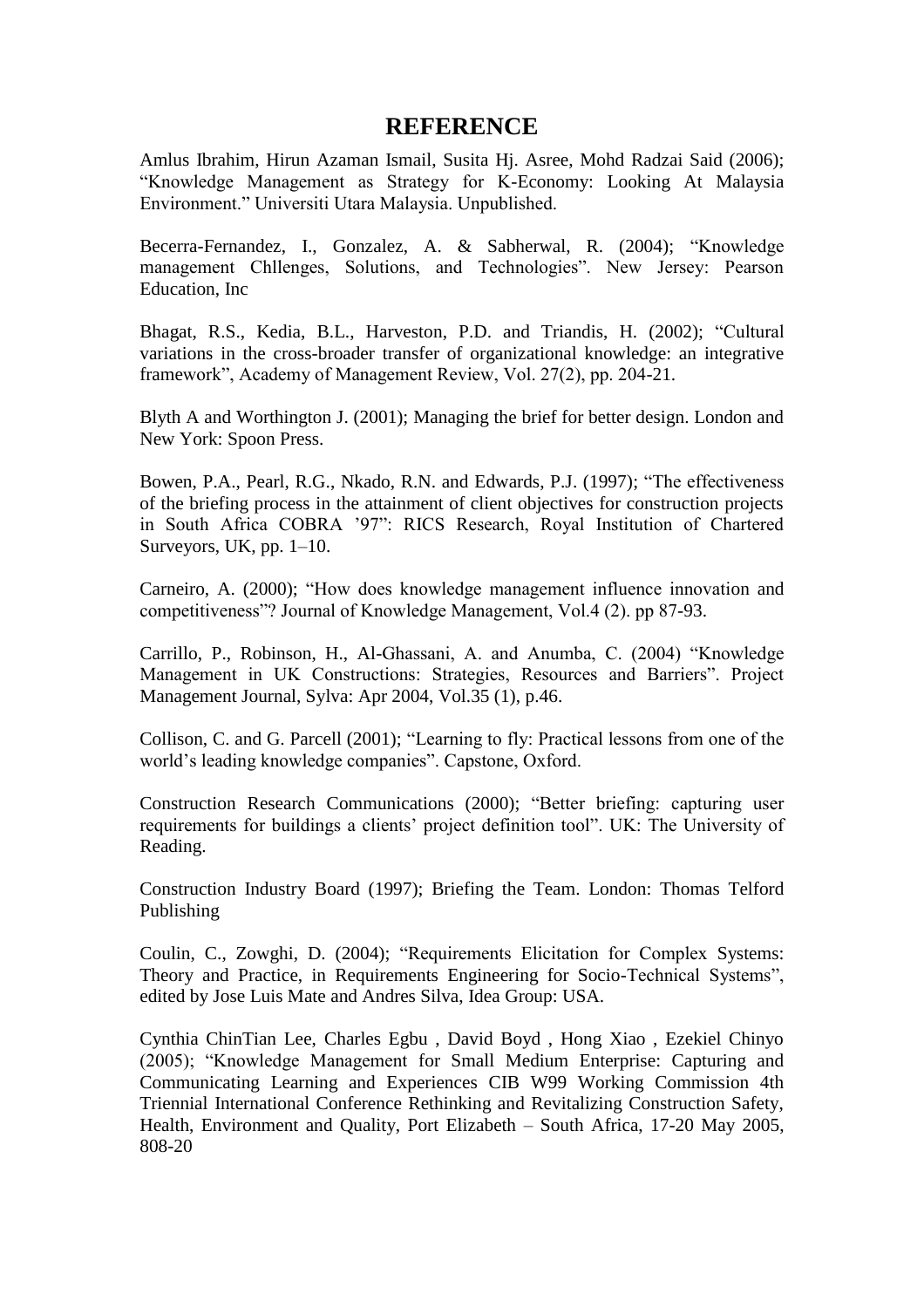Dennis Wapukha (2013); Decision to build and client briefing issues and procurement out with UK.

Egan, J. (1998); "Rethinking Construction. Report of the Construction Task Force on the Scope for Improving the Quality and Efficiency of UK Construction", Department of the Environment, Transport and the Regions, London.

Eriksson, P. E., & Westerberg, M. (2011); "Effects of cooperative procurement procedures on construction project performance: a conceptual framework". International Journal of Project Management, 29(2), 197-208.

[Francisco Loforte Ribeiro,](http://emeraldinsight.com/action/doSearch?ContribStored=Loforte+Ribeiro%2C+F) (2009); "Enhancing knowledge management in construction firms", Construction Innovation, "Construction Project Management". Third Edition. New Jersey, USA: Pearson, Prentice Hall. Vol. 9(3), pp.268

Green, S.D. (1994); "A metaphorical analysis of client organisation and the briefing process". Construction Management and Economics, Vol.14, No.2, pp.155-164.

Hari, S, Egbu, C and Kumar, B (2005); A knowledge capture awareness tool: an empirical study on small and medium enterprises in the construction industry. Engineering, Construction and Architectural Management, 12(6), 533-567.

Hershberger, R. (1999); 'Architectural programming and pre-design manager'. McGraw–Hill, New York.

Jenks, M. (1988); "The Briefing Process; A Critical Examination". Chartered Institute of Building, King's Ride, Ascot.

[John Kelly,](http://www.google.co.uk/search?tbo=p&tbm=bks&q=inauthor:%22John+Kelly%22) [Steven Male](http://www.google.co.uk/search?tbo=p&tbm=bks&q=inauthor:%22Steven+Male%22) and [Drummond Graham](http://www.google.co.uk/search?tbo=p&tbm=bks&q=inauthor:%22Drummond+Graham%22) (2008); "Value Management of Construction Projects". John Wiley & Sons.

Kamara JM, Anumba CJ, Evbuomwan NFO (2002); 'Capturing client requirements in construction projects'. London: Thomas Telford.

Kamara JM, Anumba CJ (2001); 'A critical appraisal of the briefing process in construction'. Journal of Construction Research. Vol 2(1):13–24.

King, W.R. (2009); "Knowledge Management and Organization Learning: Annals of Information System, 4th edition". Springer Dordrecht Heidelberg London New York, Springer Science Business Media, LLC 2009, pp. 3-11

Land, F. (2009); "Knowledge Management or the Management of Knowledge"? Knowledge Management and Organization Learning: Annals of Information System, 4th edition.

Latham, Sir M. (1994); 'Constructing the Team'. Her Majesty's Stationery Office, London.

Li-Wei Wu, Jwu-Rong Lin, (2013); "Knowledge sharing and knowledge effectiveness: learning orientation and co-production in the contingency model of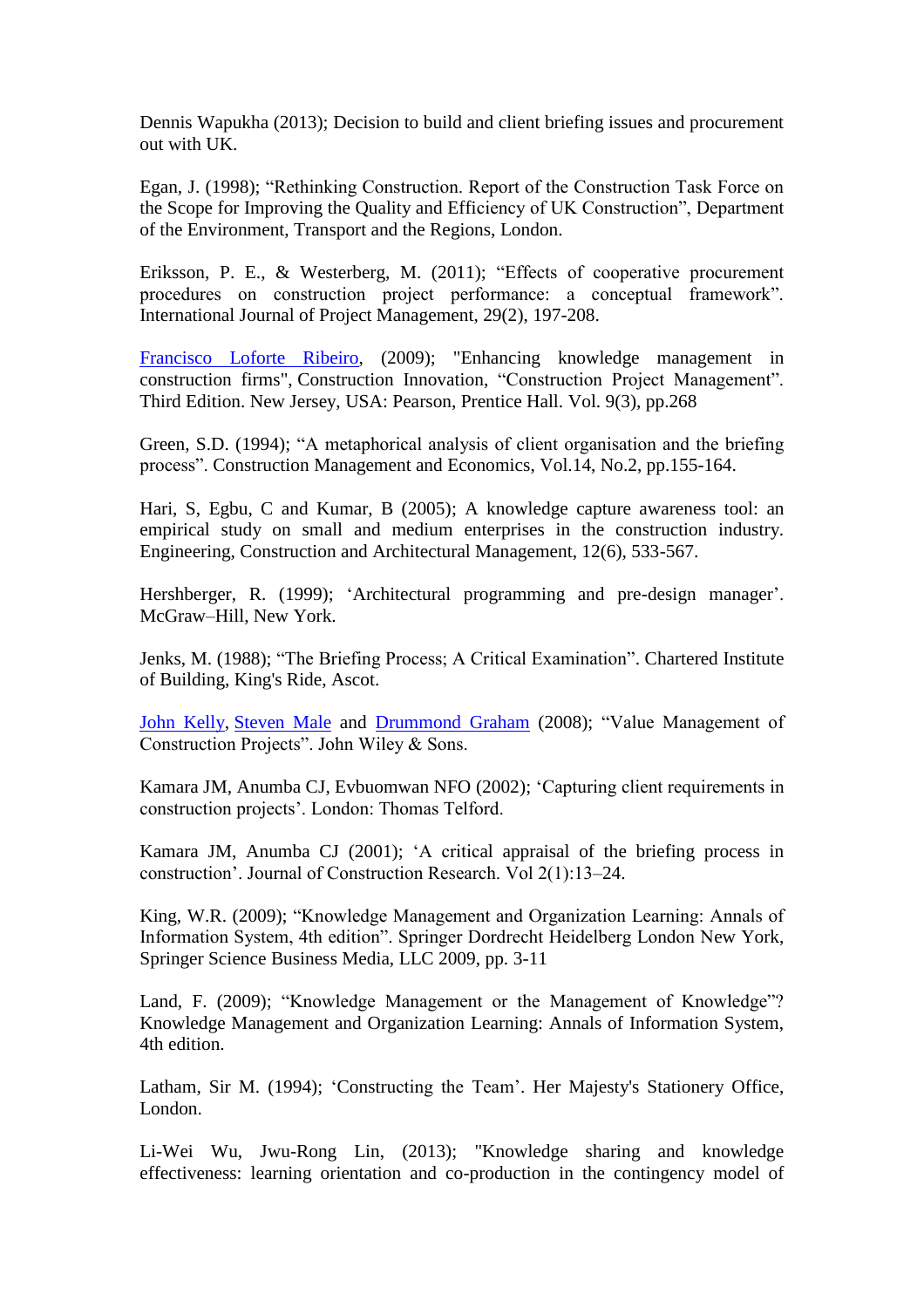tacit knowledge", Journal of Business & Industrial Marketing, Vol. 28(8), pp.672 – 686

Lin, L.M. and Hsia, T.L. (2011); "Core capabilities for practitioners in achieving ebusiness innovation", Computers in Human Behavior, Vol. 27(5), pp. 1884-1891.

Love, P. E. (2002); 'Influence of project type and procurement method on rework costs in building construction projects'. Journal of Construction Engineering and Management, 128(1), 18-29.

Luck, R, Haenlein, H, Bright, K (2001); Project briefing for accessible design Design Studies Vol 22 No 3 pp 297-315

Morledge, R., & Smith, A. (2013); "Building procurement". John Wiley & Sons.

Nonaka, I. and H. Takeuchi (1995); "The Knowledge Creating Company", Oxford, Oxford University Press.

O'Reilly, J.J.N. (1987); "Better Briefing Means Better Building. Building Research Establishment", Garston, Watford.

[P.A. Bowen,](http://www.emeraldinsight.com/action/doSearch?ContribStored=BOWEN%2C+P) [R.G. Pearl,](http://www.emeraldinsight.com/action/doSearch?ContribStored=PEARL%2C+R) [P.J. Edwards,](http://www.emeraldinsight.com/action/doSearch?ContribStored=EDWARDS%2C+P) (1999); "Client briefing processes and procurement method selection: a South African study", Engineering, Construction and Architectural Management, Vol. 6 Iss: 2, pp.91 – 104

Paul Jenkins, Iain Scott and Andy Challen (2012); "Client Briefing: Eliciting Design Preferences from Building Users with Communication Impairments".

Polanyi, M. (1958); Personal Knowledge: "Towards a Post-Critical Philosophy. University of Chicago Press, Chicago

Power D, (2005); "Supply Chain Management integration and implementation, a literature review", supply chain management: An International Journal. Vol. 10 (4). pp 252-263

RIBA (2013); The Architect's Plan of Work. London: Royal Institute of British Architects.

[Richard Fellows,](http://link.springer.com/search?facet-author=%22Richard+Fellows%22) [Anita Liu,](http://link.springer.com/search?facet-author=%22Anita+Liu%22) [Colin Storey](http://link.springer.com/search?facet-author=%22Colin+Storey%22) (2004); "Ethics in construction project briefing; [Science and Engineering Ethics"](http://link.springer.com/journal/11948). Vol 10(2) pp 289-301

Ryd, N. (2004); "The design brief as carrier of client information during the construction process". Design Studies, Vol. 25, pp. 231-49.

Salisbury, F. (2013); Briefing your architect. Routledge.

Shanmugam, M., Amaratunga, R.D.G. and Haigh, R.P., (2006); Women in Construction: A study on the Leadership. 6th International Postgraduate Research